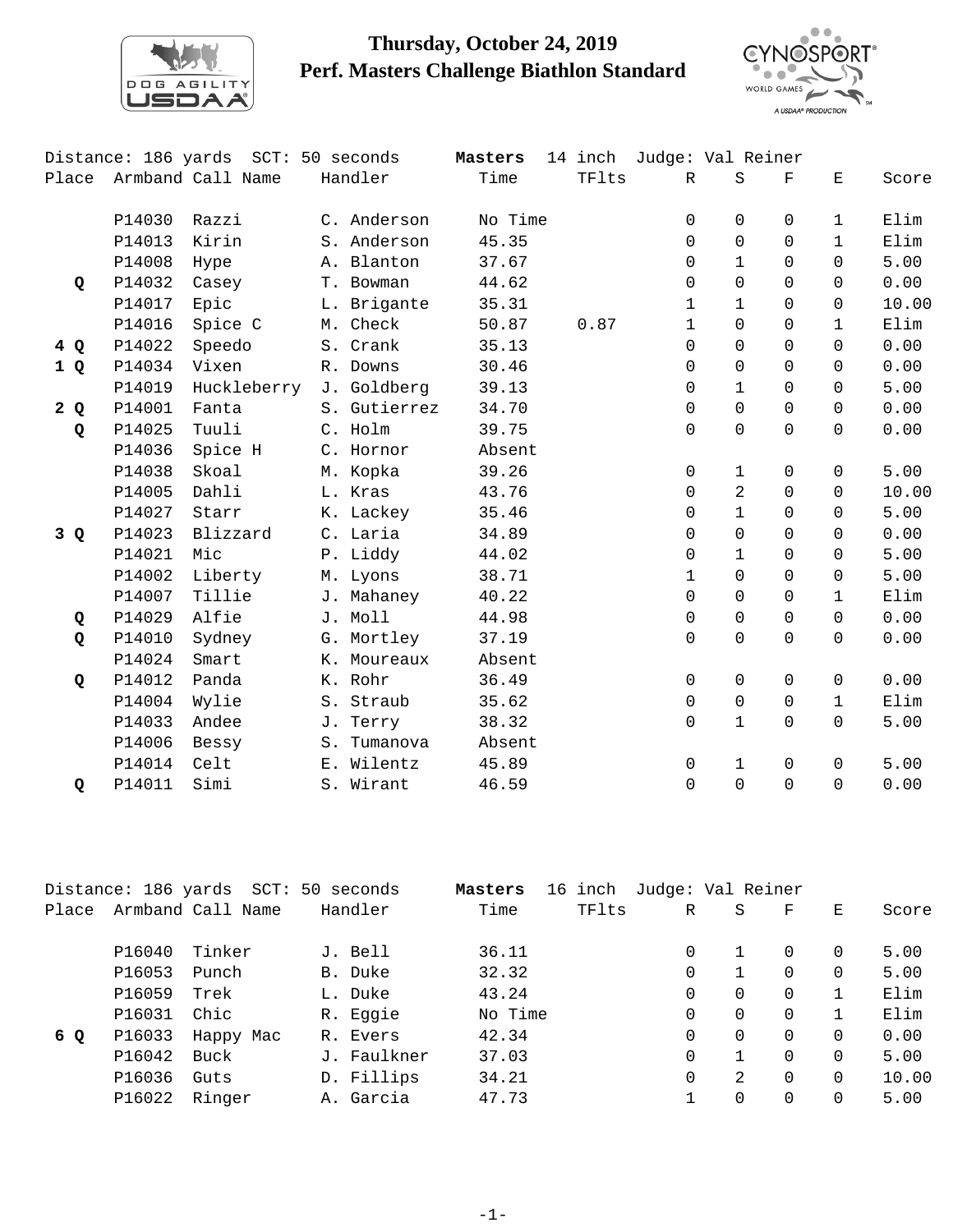|     | P16057 | Binge      | T. Golden             | No Time |      | $\Omega$ | $\Omega$     | $\Omega$ | $\mathbf{1}$ | Elim  |
|-----|--------|------------|-----------------------|---------|------|----------|--------------|----------|--------------|-------|
|     | P16045 | Nimbus     | L. Greene             | 39.00   |      | $\Omega$ | $\Omega$     | $\Omega$ | $\mathbf{1}$ | Elim  |
|     | P16014 | Ruthie     | R. Greene             | 48.97   |      | $\Omega$ | $\Omega$     | 0        | $\mathbf{1}$ | Elim  |
|     | P16050 | Shiny      | S. Gutierrez          | No Time |      | $\Omega$ | $\mathbf 0$  | $\Omega$ | $\mathbf{1}$ | Elim  |
|     | P16054 | Agape      | K. Kent               | 34.29   |      | 0        | $\mathbf{1}$ | $\Omega$ | $\Omega$     | 5.00  |
|     | P16032 | Jax        | K. Kosco              | 31.35   |      | $\Omega$ | 2            | $\Omega$ | $\Omega$     | 10.00 |
|     | P16052 | Skylr      | J. Kovacs             | 41.26   |      | 0        | 0            | 0        | $\mathbf{1}$ | Elim  |
|     | P16039 | Clewe      | L. Kras               | 34.26   |      | 0        | $\mathbf 1$  | $\Omega$ | $\Omega$     | 5.00  |
|     | P16021 | Joyful     | A. Lee                | No Time |      | 0        | $\Omega$     | 0        | $\mathbf{1}$ | Elim  |
|     | P16017 | Tequila    | T. McClung            | 40.71   |      | $\Omega$ | $\Omega$     | $\Omega$ | 1            | Elim  |
| 4 Q | P16006 | Hana       | D. McCormick          | 38.99   |      | 0        | 0            | $\Omega$ | $\Omega$     | 0.00  |
|     | P16024 | Echo       | H. Miller             | 42.63   |      | $\Omega$ | $\Omega$     | 0        | $\mathbf{1}$ | Elim  |
|     | P16025 | Loki       | G. Mortley            | No Time |      | $\Omega$ | $\Omega$     | $\Omega$ | $\mathbf{1}$ | Elim  |
|     | P16058 | Zydeco     | S. Orr                | 50.33   | 0.33 | 0        | $\Omega$     | $\Omega$ | $\mathbf{1}$ | Elim  |
| 5 Q | P16008 | Roxie      | B. Robey              | 41.74   |      | 0        | $\mathbf 0$  | $\Omega$ | $\Omega$     | 0.00  |
| 1 Q | P16009 | Stat       | D. Sanders            | 32.95   |      | 0        | $\Omega$     | $\Omega$ | $\Omega$     | 0.00  |
|     | P16002 | Cosmic     | K. Sheerer            | 35.79   |      | 0        | $\mathbf{1}$ | $\Omega$ | $\Omega$     | 5.00  |
|     | P16034 | Hype       | K. Smith              | 32.29   |      | $\Omega$ | $\mathbf{1}$ | $\Omega$ | $\Omega$     | 5.00  |
| Q   | P16061 | Sadie      | K. Smith.             | 43.45   |      | 0        | $\Omega$     | $\Omega$ | $\Omega$     | 0.00  |
|     | P16027 | Atomic     | M. Speagle            | No Time |      | 0        | $\mathbf 0$  | $\Omega$ | $\mathbf{1}$ | Elim  |
| 2Q  | P16048 | Phenomenon | M. Speagle            | 33.55   |      | 0        | $\Omega$     | $\Omega$ | 0            | 0.00  |
|     | P16011 | Braedan    | D. Spence             | 41.56   |      | $\Omega$ | $\Omega$     | $\Omega$ | $\mathbf{1}$ | Elim  |
|     | P16035 | Super Gem  | R. Sutherland         | 35.43   |      | $\Omega$ | $\mathbf 1$  | $\Omega$ | $\Omega$     | 5.00  |
|     | P16010 | Fara       | E. Swanson            | 46.29   |      | 0        | $\mathbf 0$  | $\Omega$ | $\mathbf{1}$ | Elim  |
|     | P16046 | Zyme       | C. Voelker            | 54.35   | 4.35 | 0        | $\Omega$     | $\Omega$ | $\mathbf{1}$ | Elim  |
| 7 Q | P16037 | Singe      | W. Williams-Wea 42.49 |         |      | $\Omega$ | $\Omega$     | $\Omega$ | $\Omega$     | 0.00  |
| 3 Q | P16019 | Zesty      | S. Wirant             | 35.23   |      | 0        | $\Omega$     | $\Omega$ | $\Omega$     | 0.00  |
|     |        |            |                       |         |      |          |              |          |              |       |

|        |         | Handler                                             | Time       |         | R            | S                   | F        | E                 | Score |
|--------|---------|-----------------------------------------------------|------------|---------|--------------|---------------------|----------|-------------------|-------|
| P20024 | Dart    | C. Atchison                                         | 36.24      |         | 0            | $\mathbf{1}$        | $\Omega$ | $\Omega$          | 5.00  |
| P20045 | Ridley  | S. Aubois                                           | 35.66      |         | $\Omega$     |                     | $\Omega$ | $\Omega$          | 5.00  |
| P20027 | Gromit  | M. Badamo                                           | 34.51      |         | $\Omega$     | $\mathbf{1}$        | $\Omega$ | $\Omega$          | 5.00  |
| P20026 | Vette   | S. Brooks                                           | 32.65      |         | 0            | 1                   | $\Omega$ | $\Omega$          | 5.00  |
| P20049 | Sizzle  | A. Castro                                           | 36.50      |         | $\mathbf 1$  | 1                   | $\Omega$ | $\Omega$          | 10.00 |
| P20042 | Hurley  | K. Chase                                            | 32.66      |         | 0            | 0                   | $\Omega$ | $\Omega$          | 0.00  |
| P20052 | Tillie  | V. Cross                                            | 40.23      |         | $\mathbf 0$  |                     | $\Omega$ | $\Omega$          | 5.00  |
| P20014 | Zoe     | D. Deal                                             | 38.64      |         | $\mathbf 0$  | $\mathbf{1}$        | $\Omega$ | $\Omega$          | 5.00  |
| P20036 | Jackson | M. Erspamer                                         | No Time    |         | $\mathbf 0$  | $\Omega$            | $\Omega$ | $\mathbf{1}$      | Elim  |
| P20015 | Prize   | D. Fillips                                          | 36.45      |         | $\mathbf 0$  | $\mathbf{1}$        | $\Omega$ | $\Omega$          | 5.00  |
| P20007 | Atom    | S. Gant                                             | 37.49      |         | $\mathbf 1$  | 0                   | $\Omega$ | 0                 | 5.00  |
| P20006 | Sequel  | J. Gauntt                                           | 39.24      |         | $\Omega$     |                     | $\Omega$ | $\mathbf{1}$      | Elim  |
| P20018 | Doogie  | T. Golden                                           | 39.86      |         | $\mathbf{1}$ | $\Omega$            | $\Omega$ | $\Omega$          | 5.00  |
| P20028 | Kailani | M. Harris                                           | 42.07      |         | $\Omega$     | $\Omega$            | $\Omega$ | $\Omega$          | 0.00  |
| P20053 | Aston   | E. Heigel                                           | 32.53      |         | $\mathbf 0$  | 1                   | $\Omega$ | 0                 | 5.00  |
| P20025 | Diesel  | E. Hoerbelt                                         | 45.61      |         | $\mathbf 0$  | $\Omega$            | $\Omega$ | 0                 | 0.00  |
| P20037 | Kip     | S. Jacobs                                           | 38.41      |         | 2            |                     | $\Omega$ | $\Omega$          | 15.00 |
| P20016 | Duke    | B. Kimmel                                           | 41.77      |         | $\mathbf 0$  | $\Omega$            | $\Omega$ |                   | Elim  |
|        |         | Distance: 186 yards<br>$SCT$ :<br>Armband Call Name | 50 seconds | Masters |              | 20<br>inch<br>TFlts |          | Judge: Val Reiner |       |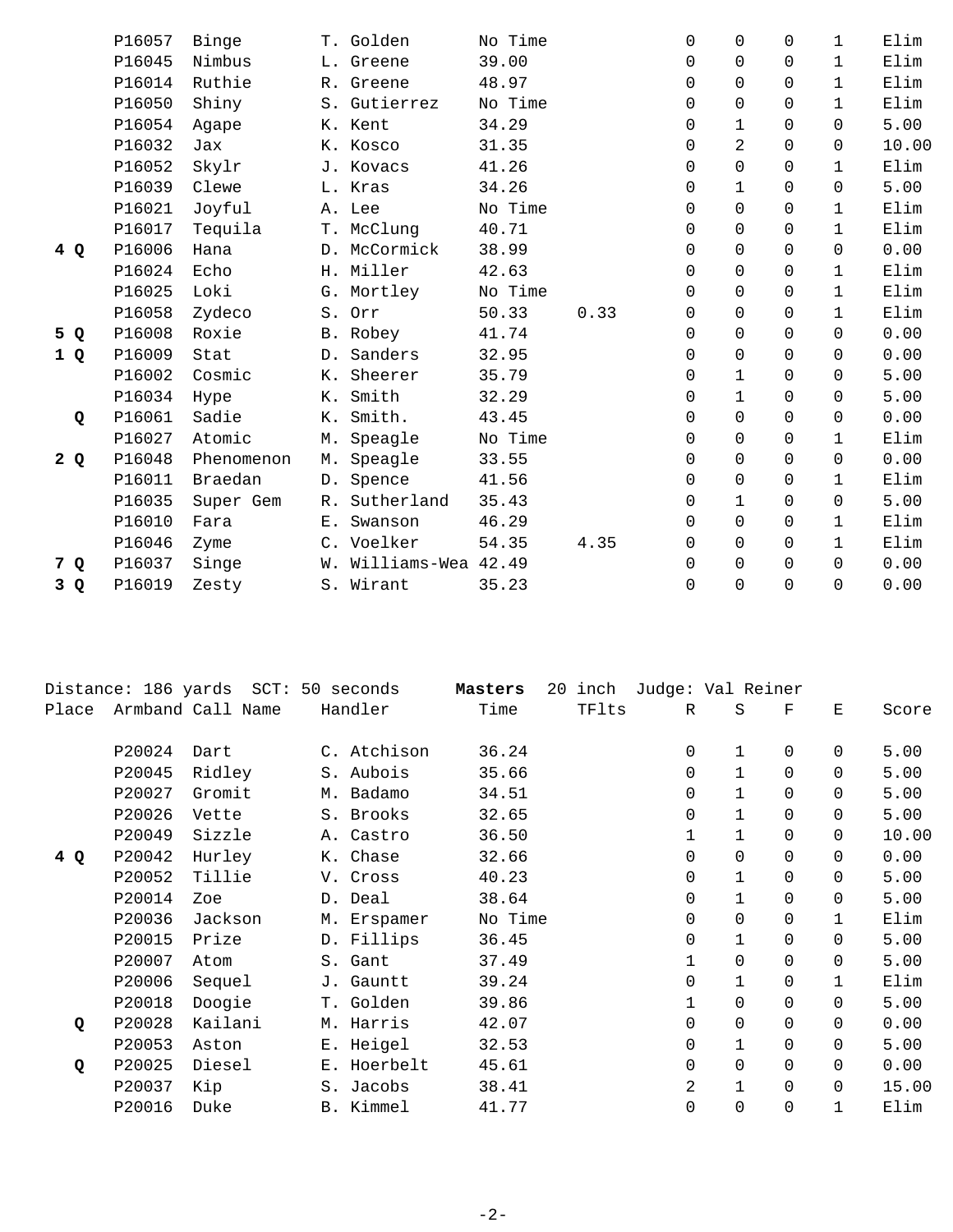| 1 Q | P20023 | Legitimate |       | K. Kirkpatrick | 30.95   | $\Omega$ | $\Omega$ | 0        | 0.00 |
|-----|--------|------------|-------|----------------|---------|----------|----------|----------|------|
|     | P20013 | Penny      |       | M. Kleiman     | 39.38   | 0        |          | 0        | 5.00 |
| 2 Q | P20034 | Skillz     |       | J. Lolich      | 31.22   | 0        | $\Omega$ | 0        | 0.00 |
|     | P20022 | Notch      |       | A. McCune      | 35.05   | 0        |          | 0        | 5.00 |
| 5 Q | P20031 | Etta       |       | McDermott      | 33.03   | 0        | $\Omega$ | $\Omega$ | 0.00 |
|     | P20004 | Trillian   |       | K. Parkinson   | 44.52   | 0        | 0        |          | Elim |
|     | P20044 | Sierra     |       | J. Pierce      | Absent  |          |          |          |      |
|     | P20008 | Pippin     |       | L. Polazzi     | 40.84   | $\Omega$ | $\Omega$ |          | Elim |
| 6 Q | P20029 | Flyer      | $S$ . | Schwarz        | 35.08   | $\Omega$ | $\Omega$ | $\Omega$ | 0.00 |
| 3 Q | P20032 | Graphite   | $P$ . | Simpson        | 32.58   | $\Omega$ | $\Omega$ | $\Omega$ | 0.00 |
| Q   | P20030 | Cash       | К.    | Stinnett       | 40.59   | $\Omega$ | $\Omega$ | $\Omega$ | 0.00 |
|     | P20035 | Wick       | Ν.    | Woodside       | No Time | $\Omega$ | $\Omega$ |          | Elim |

|       |        | Distance: 181 yards SCT: 51 seconds |                       | Masters |       | 12 inch Judge: Val Reiner |                |            |              |       |
|-------|--------|-------------------------------------|-----------------------|---------|-------|---------------------------|----------------|------------|--------------|-------|
| Place |        | Armband Call Name                   | Handler               | Time    | TFlts | $\mathbb{R}$              | S              | $_{\rm F}$ | Ε            | Score |
| 5 Q   | P12019 | Lexi                                | J. Arnett             | 44.32   |       | 0                         | $\Omega$       | $\Omega$   | $\Omega$     | 0.00  |
|       | P12004 | Dreamer                             | A. Beasley            | 41.35   |       | $\mathbf{1}$              | $\Omega$       | $\Omega$   | $\Omega$     | 5.00  |
|       | P12018 | Bella                               | L. Carnes             | 44.56   |       | 0                         | 3              | $\Omega$   | $\Omega$     | 15.00 |
|       | P12015 | Wazi                                | S. Cossart            | No Time |       | $\Omega$                  | $\Omega$       | $\Omega$   | $\mathbf{1}$ | Elim  |
|       | P12032 | Skecher                             | B. Davis              | 37.25   |       | $\Omega$                  | $\mathbf{1}$   | $\Omega$   | $\Omega$     | 5.00  |
|       | P12024 | Elise                               | T. Desrosiers         | No Time |       | 0                         | $\Omega$       | $\Omega$   | $\mathbf{1}$ | Elim  |
|       | P12007 | Giddy Marie                         | E. Evans              | 39.93   |       | $\Omega$                  | $\mathbf{1}$   | $\Omega$   | $\Omega$     | 5.00  |
|       | P12005 | Sweets                              | S. Gant               | No Time |       | $\Omega$                  | $\Omega$       | $\Omega$   | $\mathbf{1}$ | Elim  |
| 3 Q   | P12028 | Dyson                               | M. Haviland           | 43.04   |       | 0                         | $\mathsf{O}$   | $\Omega$   | $\Omega$     | 0.00  |
| 1Q    | P12009 | Virtue                              | C. Hornor             | 40.73   |       | 0                         | $\Omega$       | $\Omega$   | $\Omega$     | 0.00  |
|       | P12033 | Cameo                               | P. Leigh              | Absent  |       |                           |                |            |              |       |
|       | P12022 | Mochi                               | L. Matsubayashi 42.95 |         |       | 0                         | $\mathbf{1}$   | $\Omega$   | $\Omega$     | 5.00  |
| 2Q    | P12025 | Troy                                | M. Mooney             | 42.85   |       | $\Omega$                  | $\mathbf 0$    | $\Omega$   | $\Omega$     | 0.00  |
|       | P12027 | Toast                               | M. Nunnink            | 41.66   |       | 0                         | $\mathbf{1}$   | $\Omega$   | $\mathbf{1}$ | Elim  |
|       | P12026 | Felony                              | I. Owen               | Absent  |       |                           |                |            |              |       |
|       | P12030 | Cullen                              | J. Plamondon          | 35.39   |       | 0                         | $\mathbf{1}$   | $\Omega$   | $\Omega$     | 5.00  |
|       | P12021 | Noodle                              | A. Platt              | 55.82   | 4.82  | 0                         | $\mathbf 0$    | $\Omega$   | $\Omega$     | 4.82  |
|       | P12011 | Zep                                 | C. Ratner             | 55.33   | 4.33  | $\Omega$                  | $\mathbf 0$    | $\Omega$   | $\mathbf{1}$ | Elim  |
|       | P12020 | Decker                              | V. Rutledge           | 44.00   |       | 0                         | $\mathbf{1}$   | $\Omega$   | $\Omega$     | 5.00  |
|       | P12016 | Radar                               | S. Scott              | 41.45   |       | 0                         | $\overline{a}$ | $\Omega$   | $\Omega$     | 10.00 |
| 4 Q   | P12008 | D'Kin                               | E. Smith              | 43.16   |       | 0                         | $\mathsf{O}$   | $\Omega$   | $\Omega$     | 0.00  |
|       | P12029 | Sarge                               | J. Tice               | Absent  |       |                           |                |            |              |       |
|       | P12023 | Jasper                              | M. Zerm               | Absent  |       |                           |                |            |              |       |

|         |               | Distance: 179 yards SCT: 54 seconds |             | Masters | 8 inch Judge: Val Reiner |          |          |              |           |                                                     |
|---------|---------------|-------------------------------------|-------------|---------|--------------------------|----------|----------|--------------|-----------|-----------------------------------------------------|
|         |               | Place Armband Call Name             | Handler     | Time    | TFlts                    |          | R S      | $\mathbf{F}$ | - E -     | Score                                               |
| 4 O     | P08009 Jax    |                                     | L. Cummings | 40.93   |                          |          |          |              |           | $\begin{matrix} 0 & 0 & 0 & 0 & 0 & 0 \end{matrix}$ |
|         | P08012 Ruckus |                                     | L. Dempsey  | 53.74   |                          | $\Omega$ | $\Omega$ | $\Omega$     |           | 0.00                                                |
| $\circ$ | P08027 Parker |                                     | L. Erich    | 51.28   |                          | $\Omega$ | $\Omega$ | $\Omega$     | $\bigcap$ | 0.00                                                |